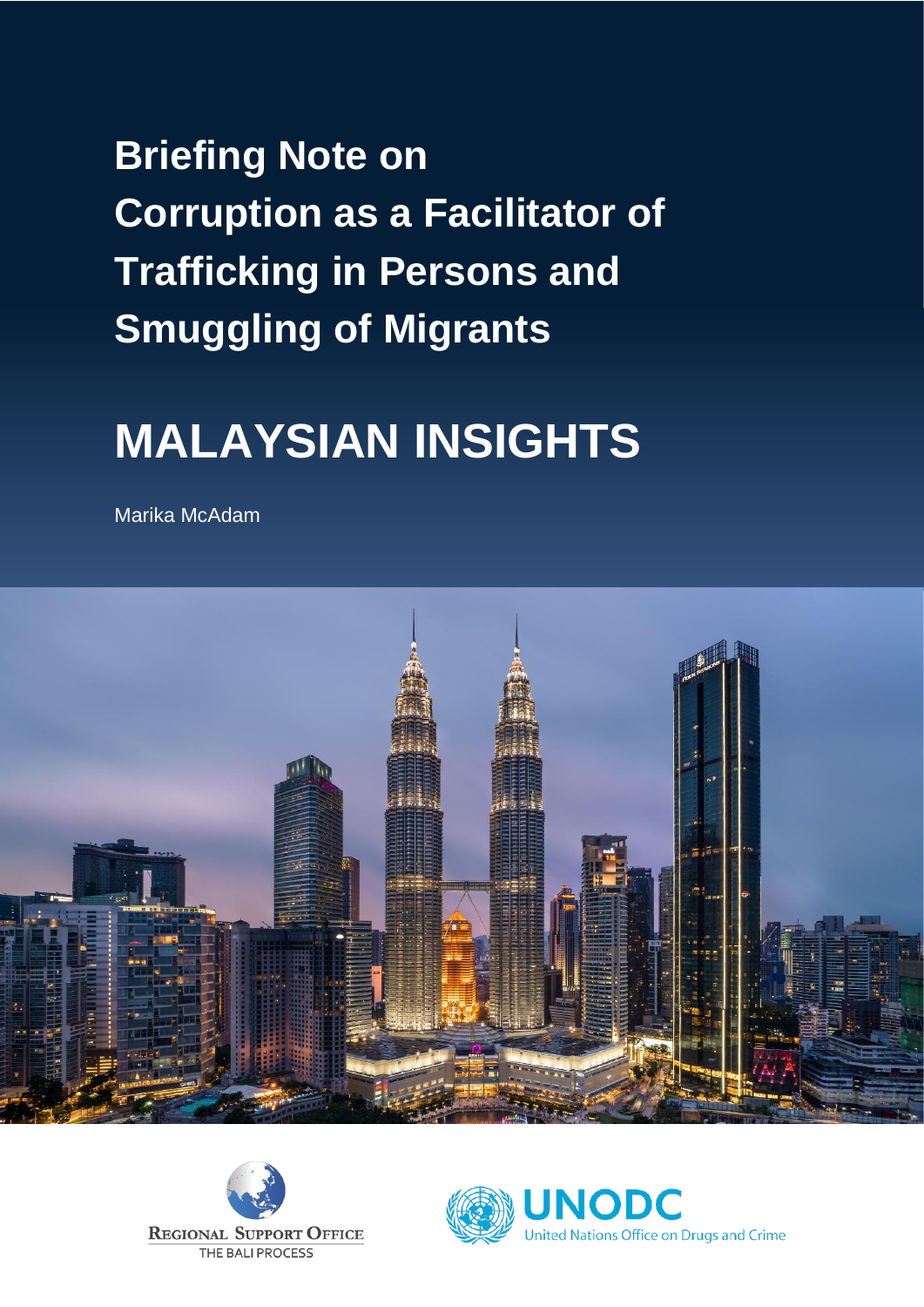# **Foreword**

Corruption is a factor that is often associated with the occurrence of criminal activities, including trafficking in persons and smuggling of migrants. The argument is quite simple, trafficking in persons and smuggling of migrants would not be as prevalent and widespread if it were not for the leverage subsidized by corruption.

Besides, economic globalization, which partly fuels the rise of trafficking in persons and smuggling of migrants has made corruption a borderless and an invisible crime. Hence, it is difficult to determine the overall extent of corruption in the context of trafficking in persons or the smuggling of migrants. Despite the scale of trafficking in persons and the smuggling of migrants, there are many gaps that remain in the documentation, research, and analysis of this issue. As a matter of fact, many countries do not consistently collect and analyze information related to corrupt practices and their link to trafficking in persons or the smuggling of migrants.

Against this background, as the voluntary Lead Shepherd on People Smuggling, Malaysia values the novel effort of UNODC and Bali Process who have successfully conducted a research to understand the role of corruption as a facilitator of trafficking in persons and smuggling of migrants. The research was aimed to shed light on the nature and forms of corruption involved in both crimes. The research also seeks to inform cooperation between agencies and practitioners involved in anti-corruption, smuggling, and trafficking efforts, leading to better detection, evidence gathering, and reporting of cases.

The battle against corruption requires coordinated and integrated cooperation among various agencies given its complexity and cross-cutting nature. The way forward lies in treating corruption as a critical issue, through better understanding of the phenomena, the preventive measures, and a full commitment by the relevant stakeholders.

The Council for Anti-Trafficking in Persons and Anti-Smuggling of Migrants (MAPO) hope this report will encourage a more critical reflection on this matter with inclusive solutions in order to combat trafficking in persons and smuggling of migrants more effectively.

Syuhaida binti Abdul Wahab Zen Undersecretary National Strategic Office Council for Anti-Trafficking in Persons & Anti-Smuggling of Migrants (NSO MAPO) Ministry of Home Affairs Malaysia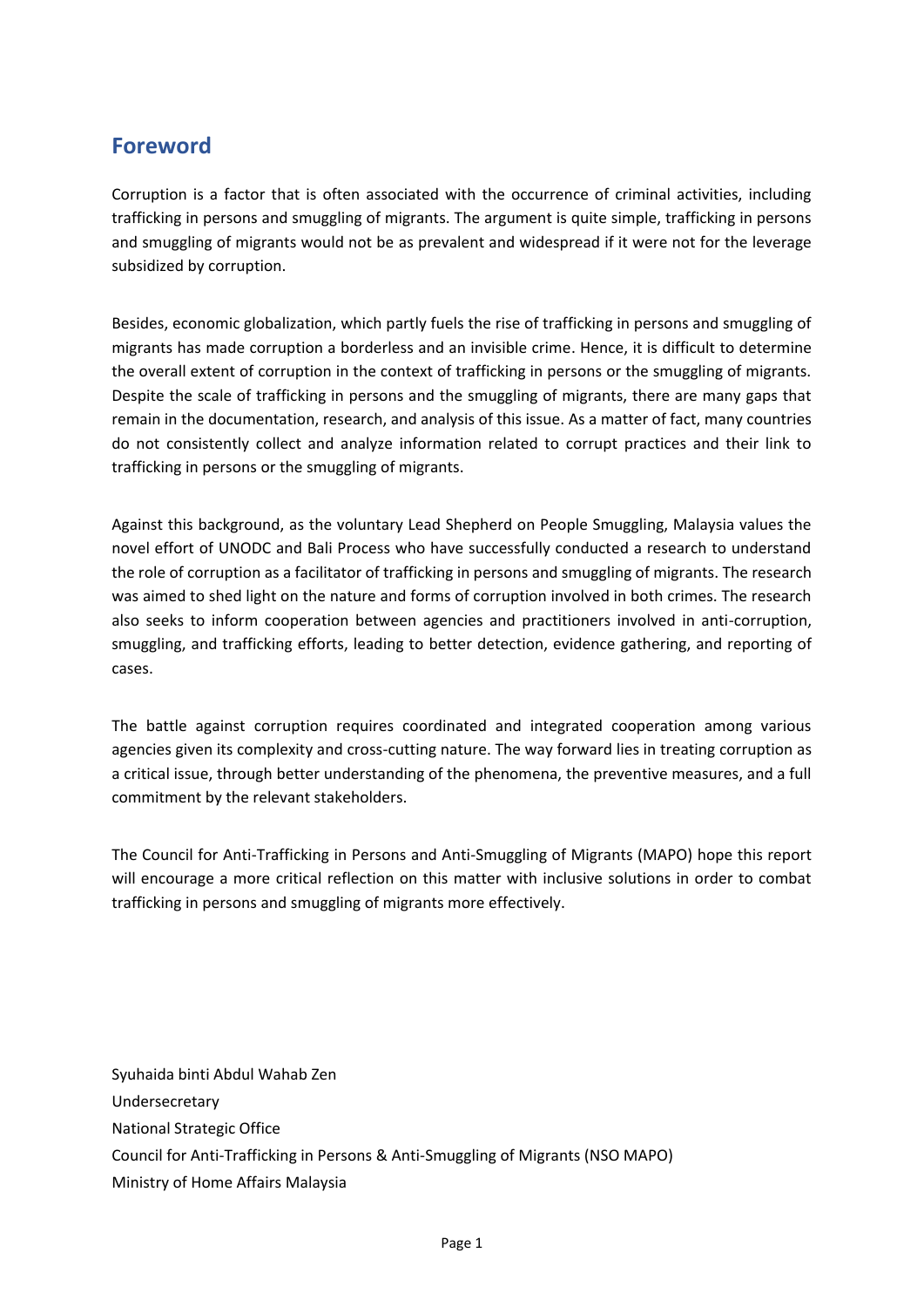# **Introduction**

The first ever Bali Process event on corruption as a facilitator of trafficking in persons and smuggling of migrants was held on 15 June 2021. This roundtable dialogue was co-hosted by the Regional Support Office to the Bali Process on People Smuggling, Trafficking in Persons and Related Transnational Organized Crime (RSO), the United Nations Office on Drugs and Crime Regional Office for Southeast Asia and the Pacific (UNODC ROSEAP) and the Malaysian Council for Anti-Trafficking in Persons and Anti-Smuggling of Migrants (MAPO). It brought together 35 government officials from across Malaysia for the purpose of discussing the findings and recommendations of a Study entitled *[Corruption as a Facilitator of Smuggling of Migrants and Trafficking in Persons in the Bali Process](https://www.baliprocess.net/regional-support-office/corruption-as-a-facilitator-of-smuggling-of-migrants-and-trafficking-in-persons/)  [Region with a focus on Southeast Asia](https://www.baliprocess.net/regional-support-office/corruption-as-a-facilitator-of-smuggling-of-migrants-and-trafficking-in-persons/)* (UNODC / Bali Process RSO; 2021), with a view to gathering expert insights and national perspectives from the Malaysian context.

That study benefited from insights of practitioners in Bali Process Member States including Malaysia. It revealed that human trafficking and migrant smuggling could not occur to the extent that they do across the Bali Process region, without the involvement and complicity of corrupt officials. It arrived at a set of nine key findings about the role of corruption as a facilitator of both crimes, and offers 11 recommendations to address these interrelated phenomena.

| <b>Findings</b>                                       | <b>Recommendations</b>                        |
|-------------------------------------------------------|-----------------------------------------------|
| F1. Corruption is a common facilitator of             | R1. Investigate, prosecute and punish         |
| trafficking in persons and smuggling of migrants      | corruption                                    |
| F2. People in certain positions are vulnerable to     | R2. Harmonise offences and penalties          |
| being targeted for corruption                         | R3. Incorporate anti-corruption measures into |
| F3. Conflicts of interest and secondary               | anti-trafficking and anti-smuggling policies  |
| employment create and increase risk of corruption     | R4. Target high-risk sectors                  |
| F4. Bureaucratic hurdles and high-costs of regular    | R5. Promote good governance and integrity     |
| migration encourage TIP, SOM and associated           | R6. Create and strengthen reporting and       |
| corruption                                            | whistle-blower mechanisms                     |
| <b>F5.</b> Officials who accept bribes or abuse their | R7. Protect and work with smuggled migrants   |
| position are often only transferred or temporarily    | and victims of trafficking                    |
| suspended rather than prosecuted                      | R8. Foster international cooperation to       |
| F6. Low-level officials more likely to face           | address transnational corruption              |
| consequences than superiors                           | R9. Tackle corruption in the business sector  |
| F7. Corruption in private organisations may play a    | R10. Improve the evidence base                |
| role in facilitating TIP and SOM                      | R11. Raise awareness                          |
| F8. Corruption compromises protection of              |                                               |
| trafficked and smuggled people, facilitates           |                                               |
| recruitment and transport of vulnerable people,       |                                               |
| prevents investigation and creates impunity           |                                               |
| F9. Corruption as a facilitator of TIP and SOM        |                                               |
| remain under-researched with a lack of official       |                                               |
| reporting and systemic data collection                |                                               |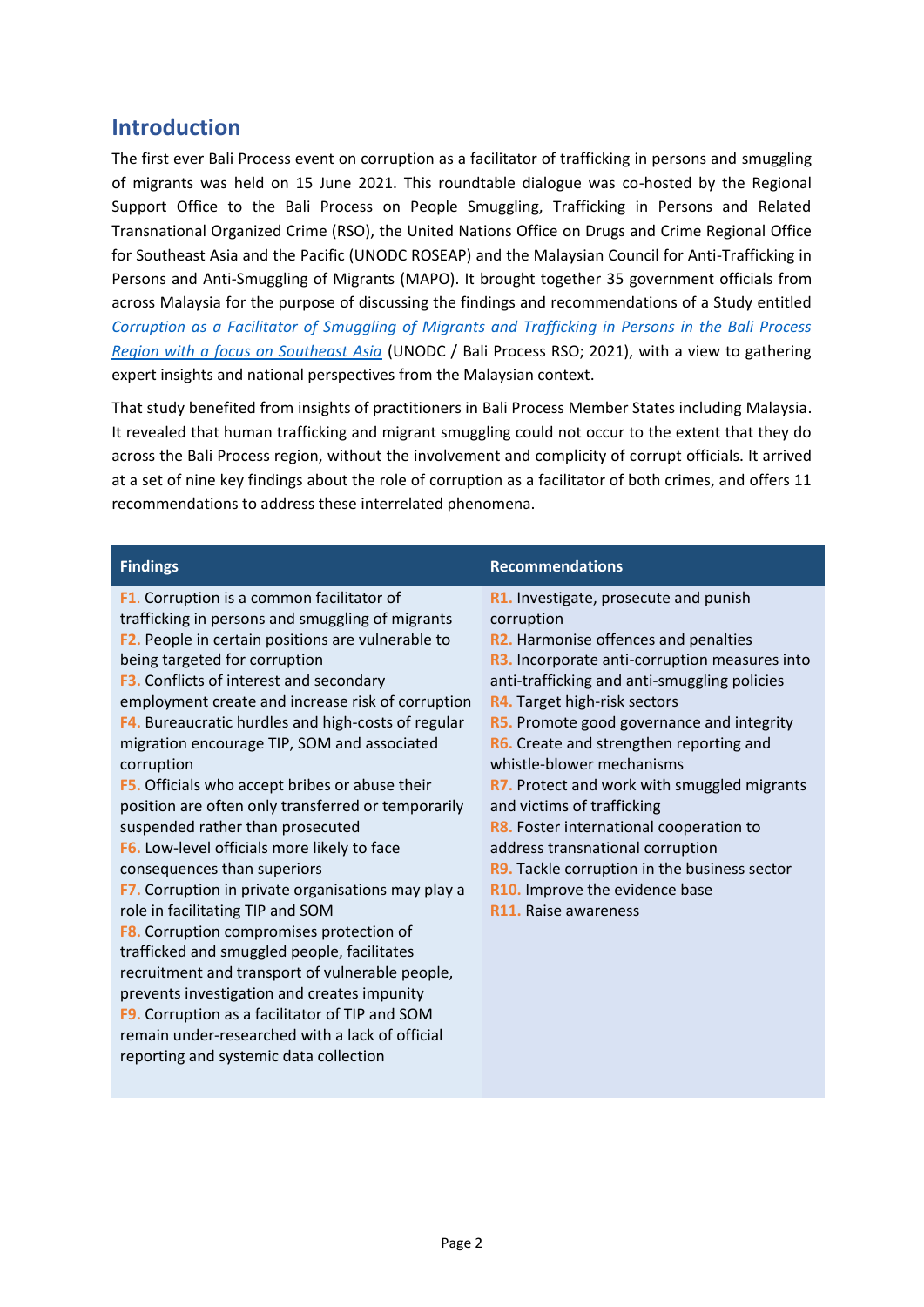The discussions confirmed that both trafficking and smuggling offer opportunities for officials to be involved in corruption and bribery and revealed the commitment of the Government of Malaysia and its various agencies to confront this challenge.

This Briefing Note draws on the unique insights that were shared, and sets out the interrelated themes and recommendations that emerged from the discussions, namely the need to: clarify what does and does not constitute corruption; confront sensitivities around corruption; strengthen mechanisms to report corruption and protect whistle-blowers; strengthen interagency and international cooperation; and strengthen bilateral cooperation to reduce opportunities for corruption in the recruitment of workers.

#### *Clarify and harmonize what constitutes corruption*

National experts emphasized that corruption is a borderless crime that fuels and exacerbates human trafficking and migrant smuggling, yet there is a lack of clarity around what constitutes corruption in relation to both types of transnational organised crime. Respondents explained that corruption comes in all forms, from giving or receiving bribes but also giving or receiving discounts, loans and sexual services. Yet cultural norms in place in different contexts throughout the country result in divergent understandings of what constitutes corruption, potentially meaning that corruption is not recognised as such.

The lack of harmonized understanding of what does and does not constitute corruption was explained as also having ramifications for building an effective evidence base, by hampering systematic data collection (**R2**). Responses to corruption are impeded by the fact that data is not collected in consistent ways across human trafficking and migrant smuggling routes, both within Malaysia and across borders (**R3**).

To address these challenges and to support a harmonized understanding of what corruption is, what it looks like, and where it can take place, the recommendation was made for a simplified document to be developed and disseminated to government officials to explain its meaning in the Malaysian context.

It was also noted in this respect that many criminal activities involved in human trafficking and migrant smuggling (including, for instance, document-related offences) are inappropriately attributed to corruption. Therefore, discussants emphasized that clarity is needed around what does and does not fall within Malaysia's *Anti-Corruption Act* 1997 (Act 575) and its *Anti-Corruption Commission Act* (Act 694).

### *Confront sensitivities around corruption, including cultural and religious dimensions*

Practitioners discussed the role that public perception of corruption plays in shaping and influencing responses to it. On the one hand, a high prosecution rate can give the public the impression that corruption is high, but on the other hand, a low level of prosecutions for corruption can give the impression that insufficient action is being taken. The perception of corruption also notably plays to the hands of smugglers and traffickers.

Practitioners expressed the view that there is a public perception that significant corruption occurs in Malaysia and that offenders are only transferred rather than prosecuted (**F3**). The extent to which this perception reflects reality was less clear from the discussions (**F5**), but perception in any case feeds into the sensitivities involved in tackling corruption in Malaysia and elsewhere in the ASEAN region,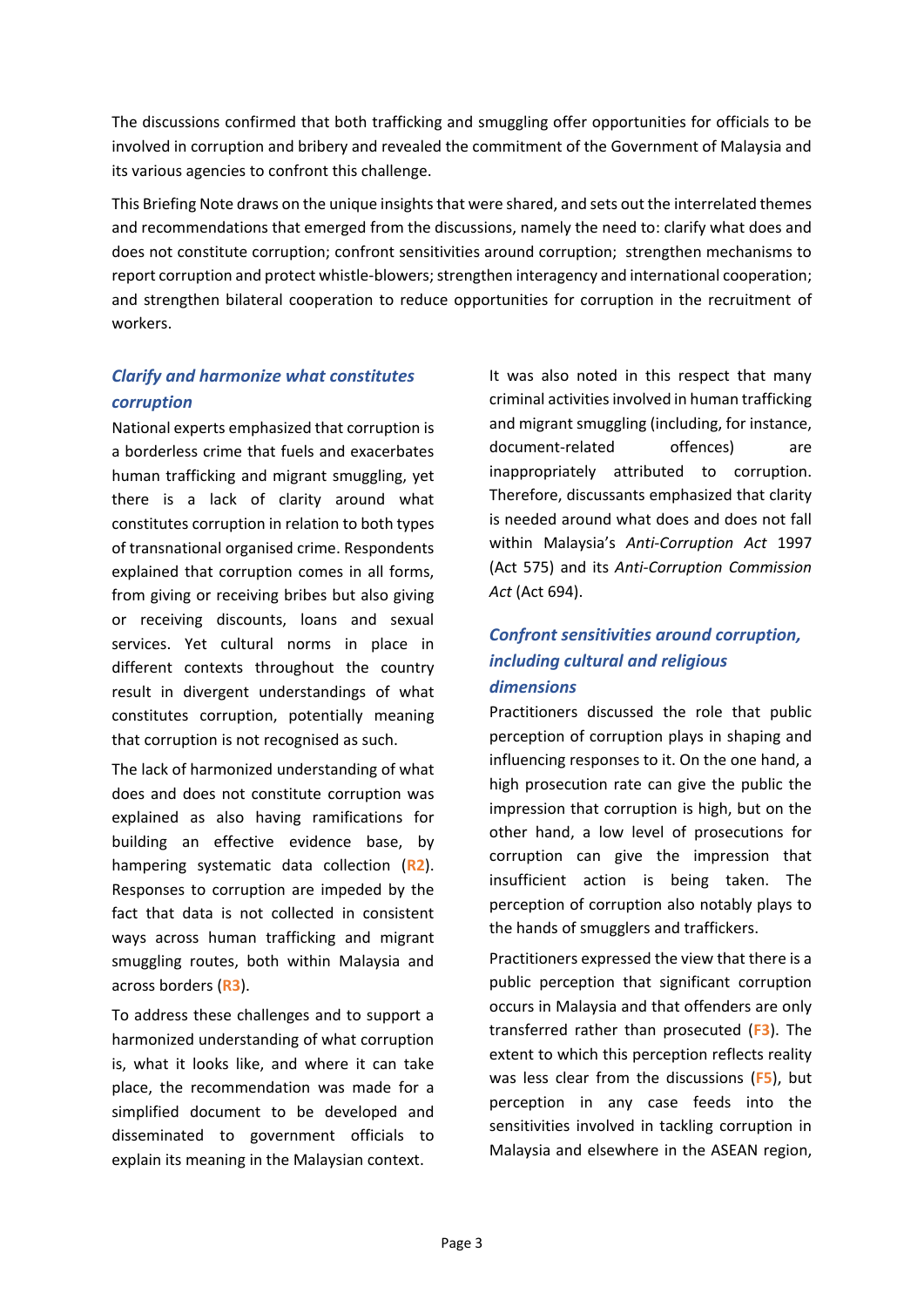speaking to the need to overcome sensitivities in order to be able to take effective action.

Cultural and religious aspects in a given society were discussed as shaping perceptions and potentially fuelling sensitivities around corruption as a facilitator of human trafficking and migrant smuggling. The result is that in some cultural and religious contexts, certain categories of wrongdoing are not perceived or addressed as corruption. Accordingly, practitioners pointed to the need to understand and integrate cultural and religious factors into responses to address corruption, human trafficking and migrant smuggling at the national level, as a means of better calibrating efforts to specific contexts.

### *Strengthen mechanisms to report corruption and protect for whistleblowers*

Participants raised questions about the mechanisms in place to receive complaints from whistle-blowers within government agencies and from the public more broadly. Such measures were stressed as necessary to incentivize people to make reports and to protect them when they do (**R6**).

Questions were also asked about the actions that flow from reports being made by whistleblowers, with discussions taking place around the allocation of responsibility. Notably, whistle-blowing is not addressed by the Malaysian *Anti-Corruption Commission Act* (Act 694), meaning it is not in the remit of the Malaysia Anti-Corruption Commission (MACC). The MACC is mandated to carry out investigations only where an official report is made by an officer of a government agency and that information is substantive, while whistle blowing is addressed by the Legal Affairs division of the Prime Minister's Office. The *Whistleblower Protection Act* (Act 696) protects against some reprisals for public officials who report corruption. There was no

discussion about the extent to which these legislative instruments interrelate, or have been applied to situations of corruption as a facilitator of human trafficking and migrant smuggling.

Accordingly, the various strands of these discussions point to the need for countercorruption, counter-trafficking and countersmuggling stakeholders to better understand the potential utility of various legislative instruments in addressing these interrelated crime types.

### *Strengthen interagency and international cooperation against corruption in transnational organised crime*

Participants spoke to the need to increase interagency cooperation against corruption as a facilitator of migrant smuggling and human trafficking. Each government agency was reported as having its own integrity department to monitor personnel, but it was not clear whether there were mechanisms in place to respond to corruption across the several government agencies involved in addressing transnational organized crime.

The current approach to corruption was noted as being largely reactionary, with instances of corruption responded to by immigration or police, but without a cohesive interagency mechanism in place that can be brought to bear to address corruption in complex human trafficking and migrant smuggling cases. In this respect, it was also noted that MACC is not a member of the Council for Anti-Trafficking in Persons and Smuggling of Migrants (MAPO), but nonetheless can be engaged as a partner in their efforts.

Good cooperation practices were also noted, involving cooperation between police and armed forces to arrest corrupt actors involved in migrant smuggling (see box below).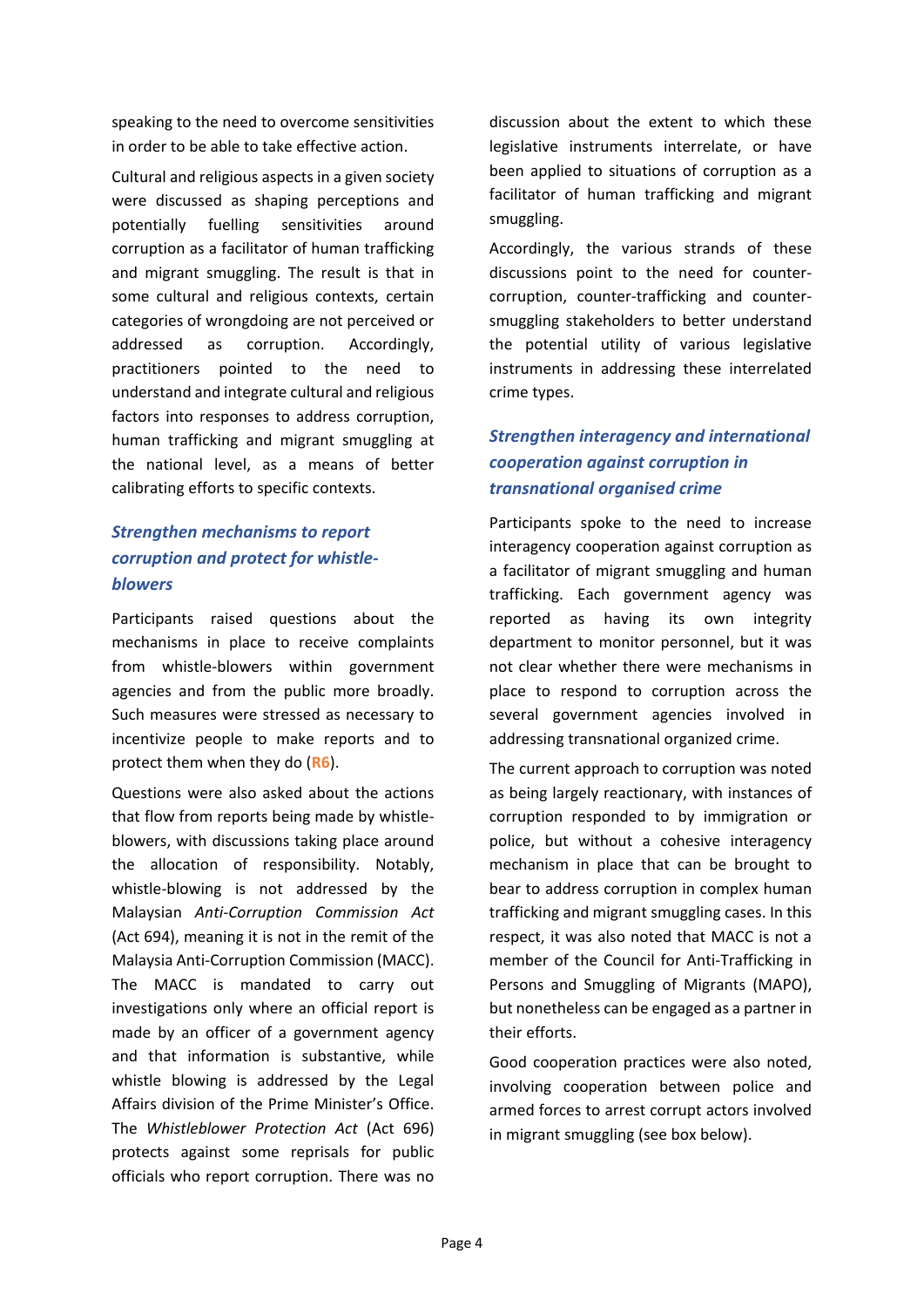#### **Case study: Interagency cooperation to confront corruption in Malaysia**

The RSO / UNODC Study refers to a 2020 case in Johor (Op-Bentang), in which police reported collusion of public officials with migrant smugglers. The investigation involved coordination among several actors, including Malaysian Maritime Enforcement Agency, Marine Police, Armed Forces and General Operations Force. Charges were laid under the *Anti-Trafficking of Persons and Anti-Smuggling of Migrants Act 2007,* including against members of the Royal Malaysian Police, the Malaysian Armed Forces, Marine Police and Immigration Department*.* 1

Practitioners also referred to another Malaysian case study highlighted in the Study as a good practice of interagency cooperation, resulting in officers from the Royal Malaysian Police and the armed forces being arrested and charged for corruption-related offences.<sup>2</sup> Practitioners noted that this case notably involved not only the police but also D3 division (Anti-Human Trafficking and Migrant Smuggling) in a joint operation. During roundtable discussions, practitioners stressed that frontline officials in Malaysia have more information to add to the case example than is captured in the Study. They stated that they will use this case study as a reference for frontline officers, supplemented with additional insights and information from Malaysian practitioners involved in the case.

Against this backdrop of good practices in interagency coordination, roundtable discussants recommended that such experiences be learnt from and built upon to address corruption in migrant smuggling. A specific recommendation offered in this respect was to leverage these good practice experiences to support a cultural shift towards working across agencies rather than just within them, not only within Malaysia but with other countries as well. Such interagency and international cooperation was highlighted as critical to confronting corruption in transnational organised crime (**R8**). Here the call was also for practitioners to draw on technical experts and cooperation from the RSO, UNODC and others to support interagency and international efforts.

#### *Strengthen bilateral cooperation to reduce corruption in recruitment*

The vulnerability of recruitment practices to corruption was noted as fuelling migrant smuggling and human trafficking. Notably, it was stressed that charging high recruitment fees to workers results in them facing situations of debt bondage (**R4**). Here, the importance of negotiating MOUs with source countries for migrant workers was pointed to as an opportunity to clarify procedures and fees that are payable to recruitment agencies, and to protect those procedures against corruption in migrant labour practices. Private sector corruption was not discussed during the roundtable, though it is relevant to note that Section 17A of the Malaysian *Anti-Corruption Commission Act* 2009 has been amended to allow for corporate liability for bribery and corruption (**R9**).

<sup>1</sup> *Corruption as a Facilitator of Smuggling of Migrants and Trafficking in Persons in the Bali Process Region with* 

*a focus on Southeast Asia* (UNODC / Bali Process RSO; 2021) pp.59-61. 2 Ibid, p.24.